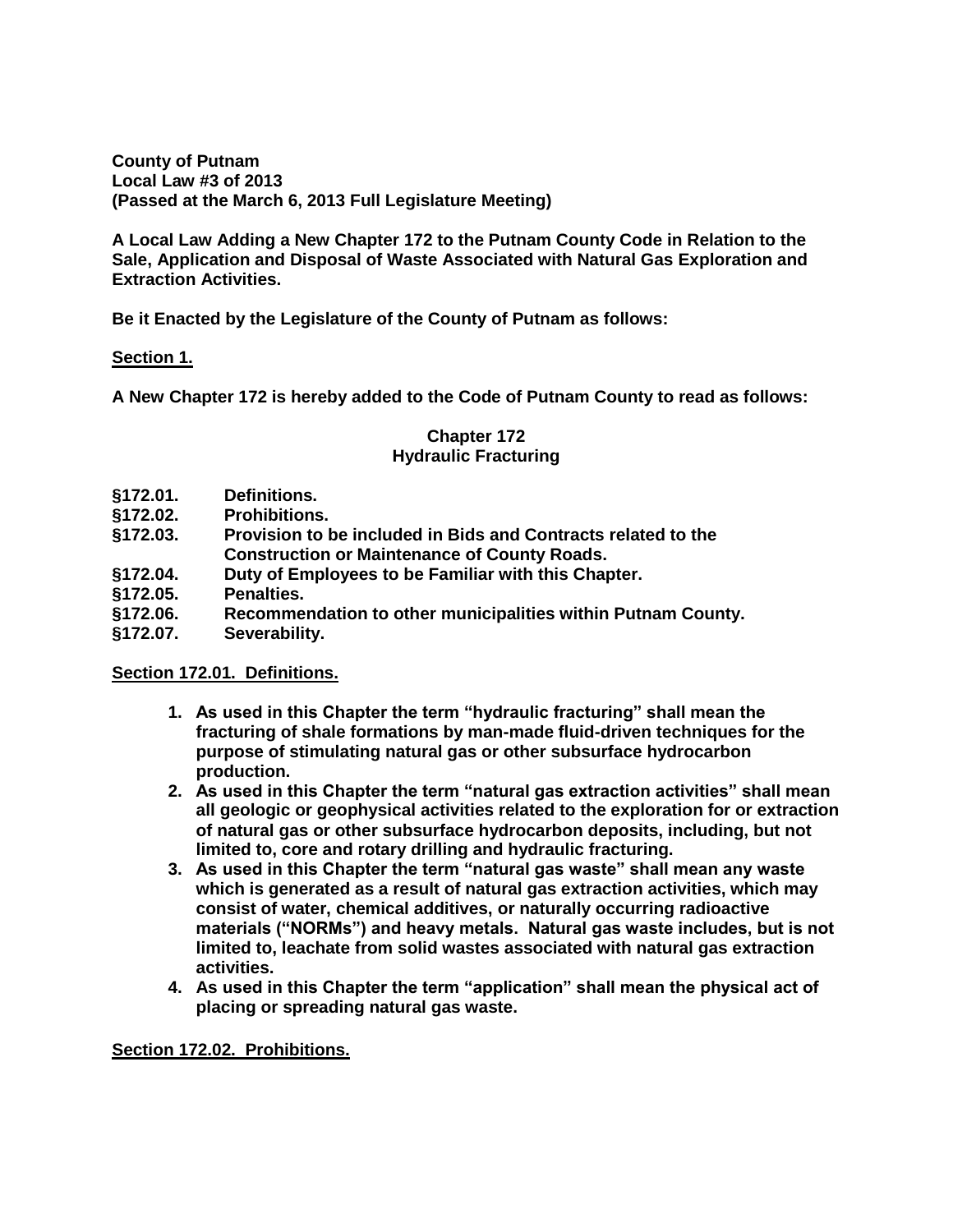- **1. The introduction of natural gas waste into any wastewater treatment facility within the County of Putnam which is either privately operated or operated by the County of Putnam is prohibited.**
- **2. (a) The sale of natural gas waste within the County of Putnam is prohibited.**
	- **(b) The application of natural gas waste on any County road or privately owned real property located within the County of Putnam is prohibited.**

## **Section 172.03. Provision to be Included in Bids and Contracts related to the Construction or Maintenance of County Roads.**

- **1. All bids and contracts related to the purchase or acquisition of materials to be used to construct or maintain a County road shall include a provision stating that no materials containing natural gas waste shall be provided to the County.**
- **2. All bids and contracts related to the retention of services to construct or maintain a County road shall include a provision stating than no materials containing natural gas waste shall be utilized in providing such a service.**

# **Section 172.04. Duty of Employees to be Familiar with this Chapter.**

**The County Executive or, at the County Executive's option, any Department Head or Commissioner appointed by the County Executive is authorized to develop policies to ensure County employees are familiar with the provisions of this Chapter and take such steps as are directed by the County Executive or such Department Head or Commissioner to ensure a diligent effort by the County that materials supplied to the County or used on County roads or property comply with this law. This Section shall not excuse non-compliance by a Contractor or Vendor of the County.**

## **Section 172.05. Penalties.**

**Any violation of Section 172.02 of this Chapter shall be an unclassified misdemeanor punishable by a fine not to exceed \$25,000.00 per violation and/or up to thirty days' imprisonment. Each sale and/or application of natural gas waste shall constitute a separate and distinct violation.**

### **Section 172.06. Recommendation to other municipalities within Putnam County.**

**The Clerk of the Putnam County Legislature shall forward a copy of this Chapter to the chief executive and the legislative body of each and every municipal corporation located within the boundaries of Putnam County. Each municipality within Putnam County is encouraged to adopt similar prohibitions with respect to its roads and/or properties as are contained herein.** 

#### **Section 172.07. Severability.**

**If any clause, sentence, subparagraph, subsection or section of this Chapter shall be held invalid by any court of competent jurisdiction, or the application of this Chapter to any person or set of circumstances shall be held invalid, such invalidity or judgment**